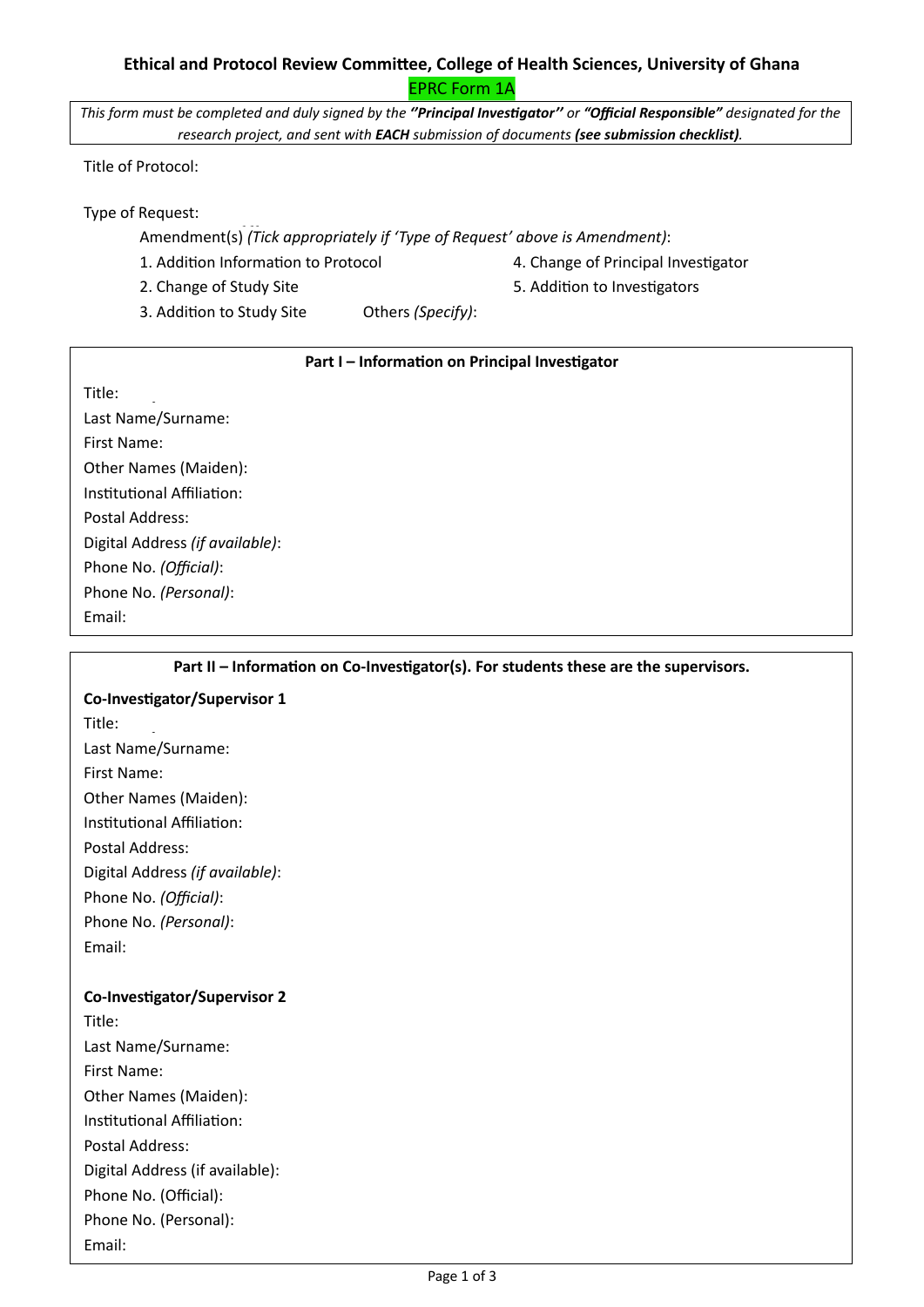#### **Co-Investigator/Supervisor 3**

Title:

Last Name/Surname: First Name: Other Names (Maiden): Institutional Affiliation: Postal Address:

Digital Address (if available):

Phone No. (Official):

Phone No. (Personal):

Email:

#### **Co-Investigator/Supervisor 4**

Title: Last Name/Surname: First Name: Other Names (Maiden): Institutional Affiliation: Postal Address: Digital Address (if available): Phone No. (Official): Phone No. (Personal): Email:

# **Part III – Information on Funding Sources**

Funding Organization: Institutional Affiliation: Postal Address: Digital Address (if available): Phone No. (Official): Email:

| Part IV - Information on Protocol |                          |                           |                                |
|-----------------------------------|--------------------------|---------------------------|--------------------------------|
| Nature of Protocol:               | Select Type if Academic: |                           |                                |
| Others (Specify):                 |                          |                           |                                |
| Type of Study:                    |                          |                           |                                |
| <b>Clinical Trial</b>             | Laboratory Studies       | <b>Biomedical Studies</b> | <b>Epidemiological Studies</b> |
| Others (Specify):                 |                          |                           |                                |
| Study Site(s)                     |                          |                           |                                |
| Regions:                          |                          |                           |                                |
| Districts:                        |                          |                           |                                |
| Communities:                      |                          |                           |                                |
| Facilities:                       |                          |                           |                                |
|                                   |                          |                           |                                |